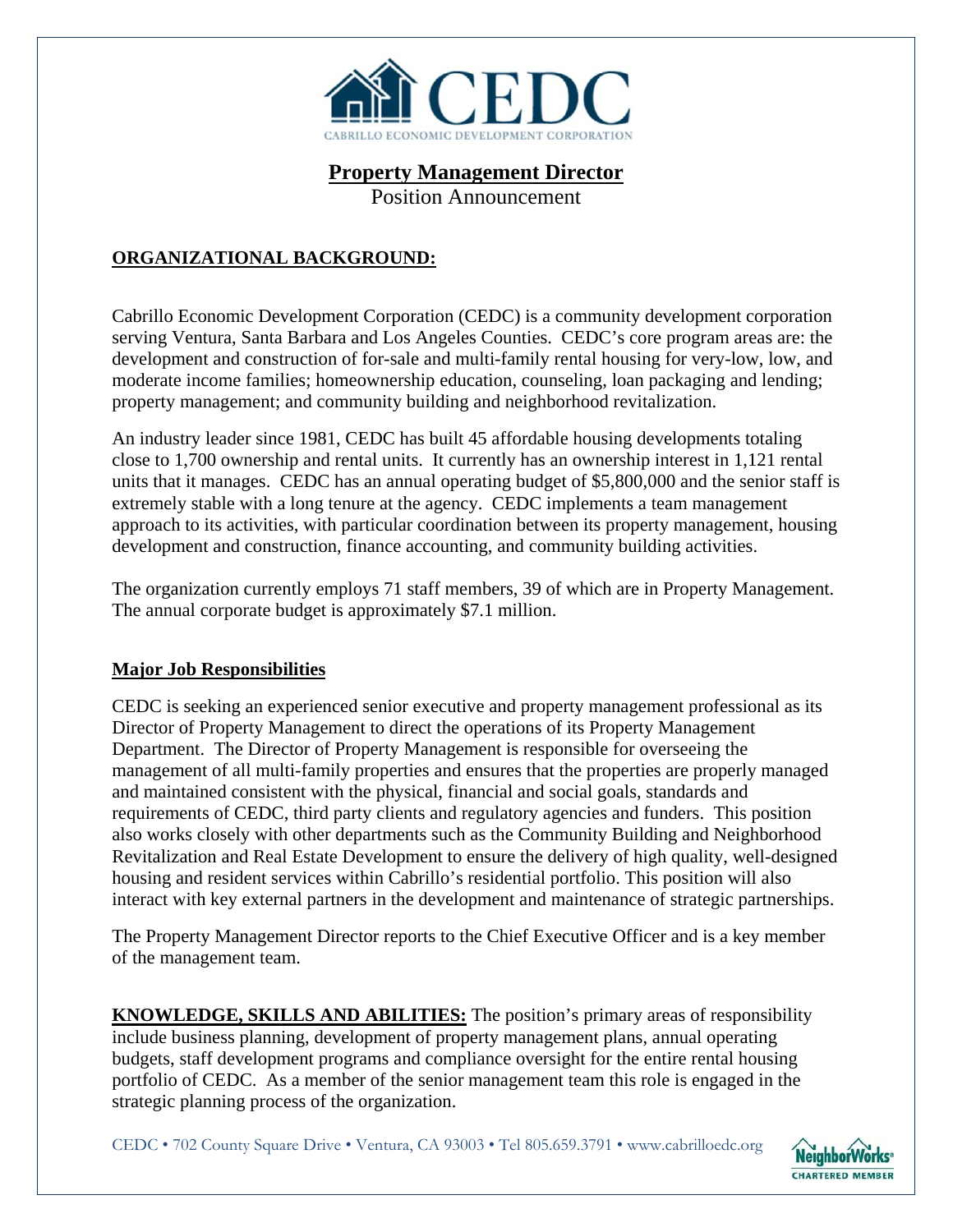### **Specific duties and responsibilities include the following:**

- 1. Oversee the property management rental housing portfolio ensuring that building operations are fiscally sound and achieving the financial performance goals, and ensure that the properties are well managed and maintained with the support of the Construction department.
- 2. Manage and direct the Property Management staff which includes hiring, supervising, training, coaching and professional development.
- 3. Ensure that all properties are managed, fiscally sound, leased and operated in compliance, including ADA, with all regulatory requirements; and ensure accurate, thorough and timely reporting to as well as, maintain positive relations with the California Tax Credit Allocation Committee (TCAC), the U.S. Department of Housing and Urban Development (HUD), the U.S. Department of Agriculture- Rural Development, the State Department of Housing & Community Development (HCD), the Internal Revenue Service, and other funders, regulators, investors and partners.
- 4. Coordinate and collaborate with the Community Building and Neighborhood Revitalization Team to develop resident leadership and provide resident services.
- 5. Collaborate with the Real Estate Development department to ensure that issues affecting property management are integrated into the design, development and underwriting of new development projects; and prepare management agreements, management plans, initial operating budgets, lease-up and marketing plans for all new projects.
- 6. Oversee the initial marketing and lease-up and transition to operation for new properties ensuring that all units are leased in compliance with the owner's and all regulatory requirements.
- 7. Review, analyze, interpret and summarize financial, occupancy, and other property operating reports in the portfolio.
- 8. Work collaboratively with the Chief Financial Officer (CFO) to prepare annual operating and capital improvement budgets and long-term management plans for all properties. Further, ensure timely completion and submission of financial reports to regulatory agencies, partners and investors. Ensure all new and existing vendor contracts are evaluated annually through the RFP process.
- 9. Review, analyze, interpret and summarize financial, occupancy and other property reports for presentation to the CEO, the CFO, and the CEDC Board of Directors.
- 10. Ensure that policies and procedures are in place and followed in an effort to promote and maintain positive relations with residents and community representatives.
- 11. Implement an effective business development and marketing strategy to secure third-party management contracts; and oversee and manage client relations.